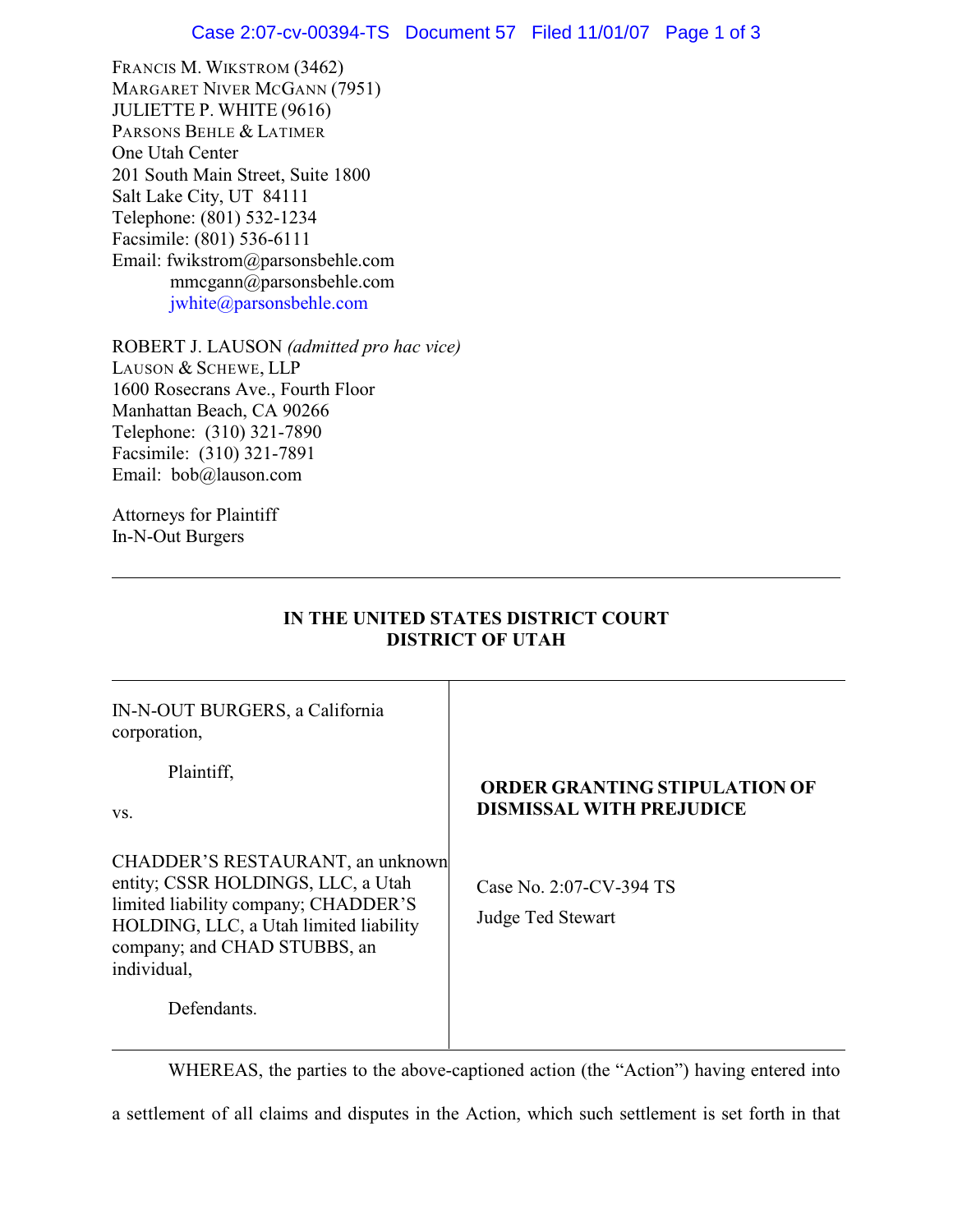## Case 2:07-cv-00394-TS Document 57 Filed 11/01/07 Page 2 of 3

certain "Confidential Settlement Agreement and Mutual Release" effective October 31, 2007

(the "Agreement");

NOW, THEREFORE, IT IS HEREBY ORDERED, ADJUDGED, AND DECREED that

the Stipulation is APPROVED by the Court in its entirety, such that:

- 1. Plaintiffs' Complaint and Chadder's Counterclaim and the entire Action shall be, and hereby is, DISMISSED WITH PREJUDICE pursuant to Rule 41(a) of the Federal Rules of Civil Procedure, and the Temporary Restraining Orders of June 29 and July 16, 2007 are deemed expired;
- 2. Each party to bear its own costs and attorneys' fees; and
- 3. Despite the dismissal of the Action, the Court shall nonetheless retain jurisdiction
	- over the parties and the Action with respect to any subsequent action brought by one or more of the parties to the Action (or his or its successors or assigns) as against one or more of the other parties to the Action (or his or its successors or assigns) to declare, interpret, or enforce, or arising from the alleged breach of, the terms and conditions of the Agreement.

DATED this 1st day of November, 2007.

BY THE COURT:

Snorable Ted Stewart UNITED STATES DISTRICT COURT